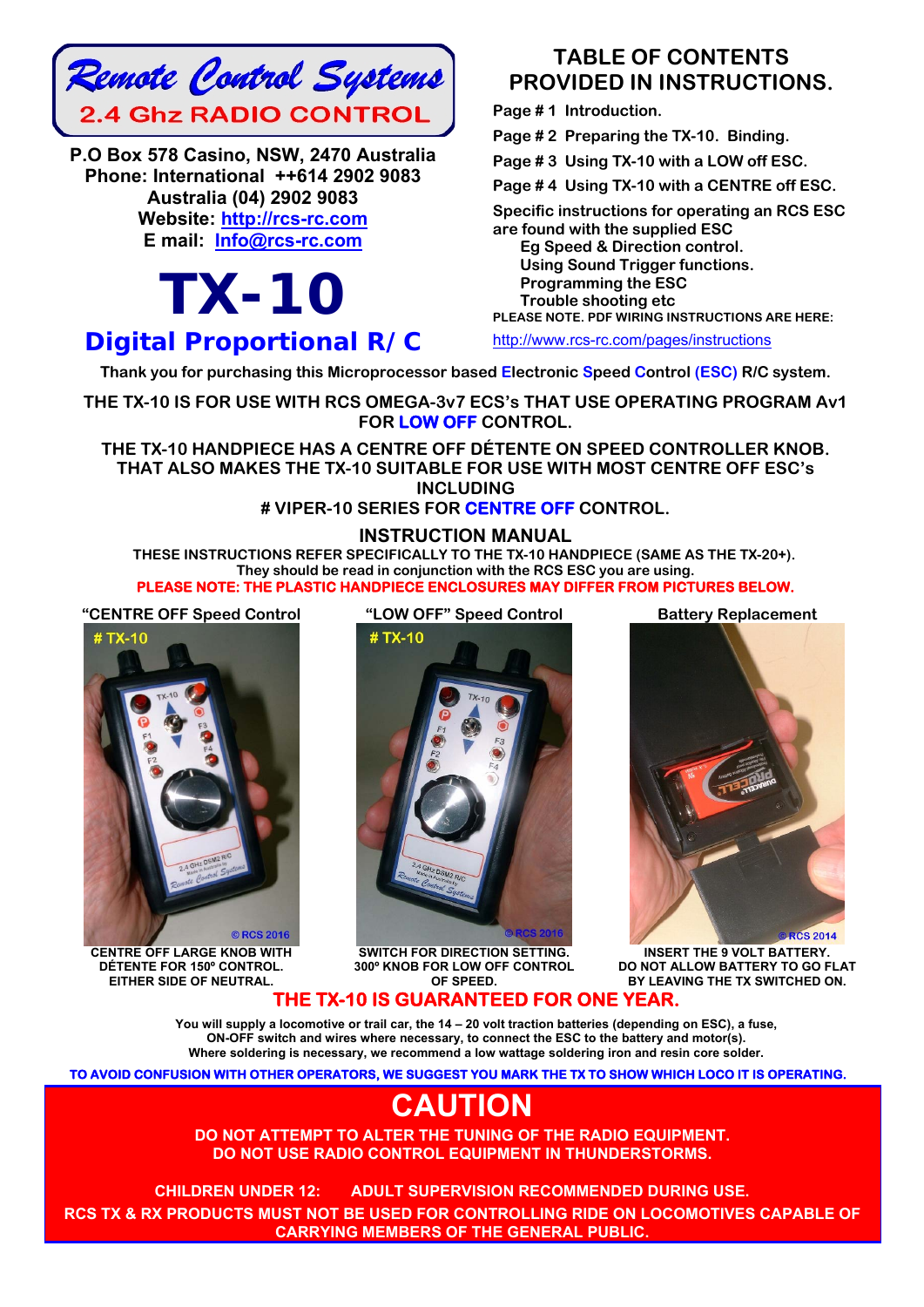## **PREPARING THE** *#TX-10*

#### **THESE INSTRUCTIONS REFER TO THE RCS TX-10 2.4 GHz 5 CHANNEL R/C. LAYOUT OF THE TX-10 TRANSMITTER.**

The Direction switch is in the upper middle of the hand piece. The speed control knob sits just below the direction switch. Top left is the ON –OFF switch. Top right is the Bind/Ch # 5 pushbutton. At the top end of the case is the Inertia knob. There are 4 sound system function triggers. They are marked F1, F2, F3 and F4.

These correspond to outputs 1, 2, 3 & 4 on the # LT-SW4v2 & RCS ESC's.

Servo Channels # 6 & # 7 are on the front end.

#### **Prior to using this system there are two procedures that must be carried out by the operator, unless the TX and RX have already been bound and the system calibrated.**

#### **"BINDING".**

The 1st procedure is to "BIND" the receiver (RX) to the Transmitter (TX). This applies to all brands and types of ESC's. "BINDING" is accomplished by following a few simple steps below.

The operating program will ignore the RX Fail Safe commands. The operator must have the spring loaded direction switch in neutral & the throttle knob to zero. i.e. Fully CCW.

#### **HOW TO "BIND" USING A DSM2 RX.**

**1.1 MANUAL BIND**. Insert the "BINDING" plug supplied with the DSM2 RX into the "BINDING" pins on the *RX*. You can also use the # BINDER switch assembly if you do not wish to get inside the loco. For # 7-Ch-RX see separate instruction pages.

**1.1 AUTO-BIND** receivers 1.3 below. Turn on the loco power >RX and wait 20 seconds for the RX to enter bind mode. RX LED will flash rapidly OR;

**1.2 MANUAL BIND** Turn the loco RX ON. The RX LED will start blinking very rapidly to indicate it is ready to be bound. **1.3 AUTO-BIND** Loco power ON >RX and wait 20 seconds for the RX to enter bind mode. RX LED will flash rapidly. The loco with an OMEGA-3v6/7 ESC will always give a very slight jerk at switch ON. This is normal.







**ON – OFF SWITCH BINDING BUTTONS Channels # 6 & # 7.**

**1.4** Press **and hold** the right pushbutton on the handpiece marked with a hexagonal symbol. You should keep TX & RX at least 1 x metre apart for binding to take place.

**1.5** Then press **and hold** the ON – OFF button to **ON**. Hold both buttons until the RX LED stops flickering & starts blinking slowly. Then let both TX buttons go. The TX button also blinks slowly & then goes to solid ON.

**1.5** The LED on the RX will blink more slowly and then go solid ON.

**1.6** When "BINDING" is complete the RX LED will change to solid ON.

**N.B. "BINDING" plug MUST be removed BEFORE the SYSTEM is turned OFF.** 

**1.7** The "BINDING" plug is removed & stored safely.

RCS offers an optional extra **# BINDER** cable and pushbutton. When fitted this will enable any non RCS loco to be bound to any TX without requiring access to the inside of the loco. This will enable any loco to be swapped between any other DSM2 TX's. You will be able to "hand off" speed matched locos for MU'ing into a consist.

How to calibrate the system is covered in the # OMEGA-3v7 ESC instructions.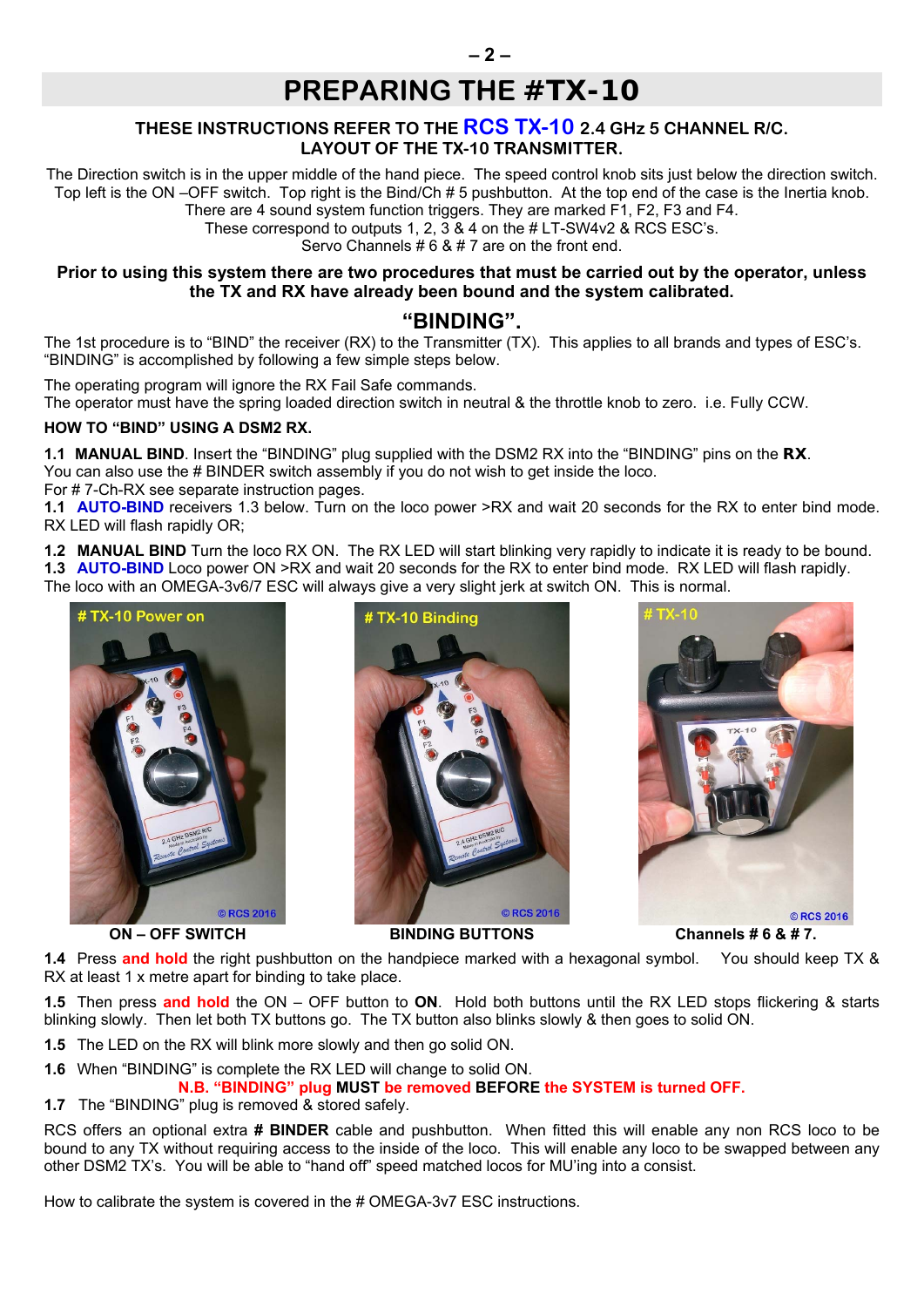

### **GENERAL INFORMATION.**

#### **DIRECTIONAL LIGHTS & SOUND SYSTEM TRIGGERS.**

**CENTRE OFF.** The VIPER-10-15/24 ESC's do not have any directional lighting outputs.

The RCS # Rx102-1 series have directional LED lighting outputs. Pin #  $6 = F$ . Pin #  $7 = R$ .

OR: RCS has a small add on module **# REV-LITE** that reads the speed & direction of the motor & switches lights accordingly.

LOW OFF ESC. The # OMEGA-3v7 has terminals for directional lighting. If the directional lights are incorrect, swap over the wiring to them at the L & R terminals.

**SOUND TRIGGERS.** Apart from the fitted F1 – F4 sound triggers, the direction switch can also be used as 2 x sound triggers using Ch # 3. # 2-W-S (or similar) required. Total of six triggers available.

The bind button also controls Ch # 5. You can add a servo for mechanical operation. EG a Kadee servo uncoupler.

With a servo "Y" cable the Ch # 5 button can operate both front and rear uncouplers simultaneously. A # SIG-REV may be required if the direction of rotation of the Kadee servo uncoupler arm is backwards.

**SERVO CONTROL.** The TX-10 uses Ch # 6 & Channel # 7 to give full digital proportional control of two servos.

The knobs that control these two servo outputs do not have a centre détente & are mounted on the top end of the case. Each knob can operate one Kadee servo uncoupler without any extra parts needed.

## **TROUBLESHOOTING.**

The TX-10 battery will eventually go flat if left switched on. If the battery goes flat slowly the internal TX-10 operating program will likely be disrupted.

## **USING THE TX-10 WITH A CENTRE OFF ESC.**

The TX-10 is ideal for use with RCS **CENTRE OFF** ESC's such as the # VIPER-10-15 & VIPER-10-24. Before you switch the system on, make sure the large throttle knob is in neutral.

The direction switch will not be used. It could instead be used for two more switched functions using one # 2-W-S.





CENTRE OFF NEUTRAL To drive forwards. With the ESC in neutral, twist the knob to the right.



To drive in reverse. With the ESC in neutral, twist the knob to the left:

#### **CENTRE OFF CONTROL. FORWARDS - SPEEDING UP.**

To select forwards direction twist the knob from neutral slowly clockwise (CW) to the right. If the Rx102-1 receiver is being used, the Front LED will come on just as the loco speeds up following the knob setting.

**SLOWING DOWN**. Turn the knob back to the left (CCW) to set desired speed.

**STOPPING.** Completely stop the loco by bringing the knob back to neutral.

#### **REVERSE - SPEEDING UP.**

To select reverse direction twist the knob slowly to the left (CCW). The Rear LED will come on just as the loco speeds up following the knob setting.

**SLOWING DOWN**. Turn the knob back to the right (CW) to set desired speed.

**STOPPING.** Completely stop the loco by bringing the knob back to neutral.

**SHUTTING DOWN.** When you have finished operating, turn off the loco(s) before the TX.